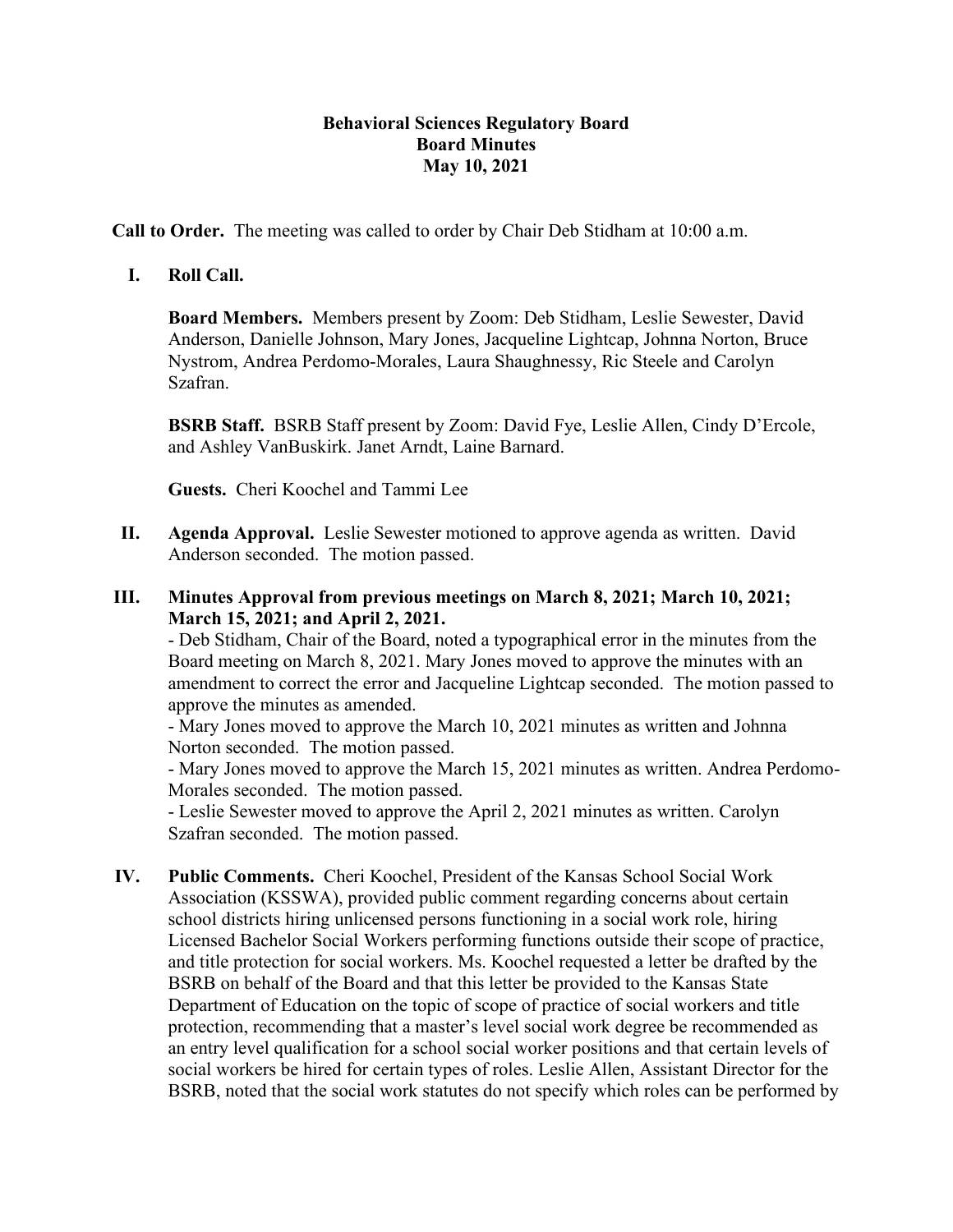which type of social work licensee, other than regarding diagnosis and training, so the statutes are silent regarding some of the recommended content in the letter requested by Ms. Koochel. After extensive discussion on several issues, members of the Board did not direct staff to draft a letter, but discussed that Ms. Koochel may want to consider working with an association, such as the National Association of Social Workers, to see if that entity might wish to address these topics with their members.

- **V. Consideration of Proposal for Application Review Services.** Tammi Lee, Vice President for Credentialing and Education Business Services and Partnership Division, presented information about the Center for Credentialing and Education (CCE) performing the review of non-Center for Accreditation of Counseling and Related Educational Programs (CACREP) applicants, reviewing materials of applicants, and submitting recommendations to the Board.
- **VI. Executive Session.** Mary Jones moved that pursuant to K.S.A. 75-4319(b)(2), the Board recess into executive session for 45 minutes and reconvene the open meeting at 11:55 a.m. The meeting will be reconvened remotely by conference call at 1-877-278-8686, PIN 327072, and at the link to the Board's YouTube channel as stated in the notice of meeting that was sent to individuals who requested notice and published on the Board's website: ksbsrb.ks.gov. The justification is consultation with the Board's legal counsel, Assistant Attorneys General Janet Arndt and Laine Barnard, that would be deemed privileged in the attorney-client relationship. The subjects to be discussed in the executive session concern issues with proposed contracts and requirements for postgraduate supervision hours. Board staff who are included as the client in the executive session are David Fye and Leslie Allen. Laura Shaughnessy seconded. The motion passed.

The Board meeting was reconvened after the conclusion of the Executive Session.

- **VII. Executive Director Reports.** David Fye, Executive Director for the BSRB, reported on the following items:
	- **BSRB YouTube Channel.** The BSRB YouTube channel was launched in January of 2021 to provide increased public access to meetings of the Board and Advisory Committees in a more secure manner. Currently, 18 videos have been streamed or uploaded on the BSRB YouTube channel, which have been viewed a combined 332 times.
	- **Agency Revenue and Expenditures Update.** The fiscal year will end June 30, 2021. Overall, revenue appears to be coming in close to previous estimates. Expenditures are projected to be higher than revenue for the year, partially due to Board's previous action to lower licensure fees in an effort to decrease the ending balance of the fee fund. Expenditures are estimated to be lower than previously estimated, partially due to savings related to the pandemic. Given the projected balance in the agency fee fund, the agency is financially secure.
	- **COVID-19 Vaccines for BSRB Staff Members.** COVID-19 vaccines were made available to all state employees and the vaccine is still available for all staff that would like to receive it.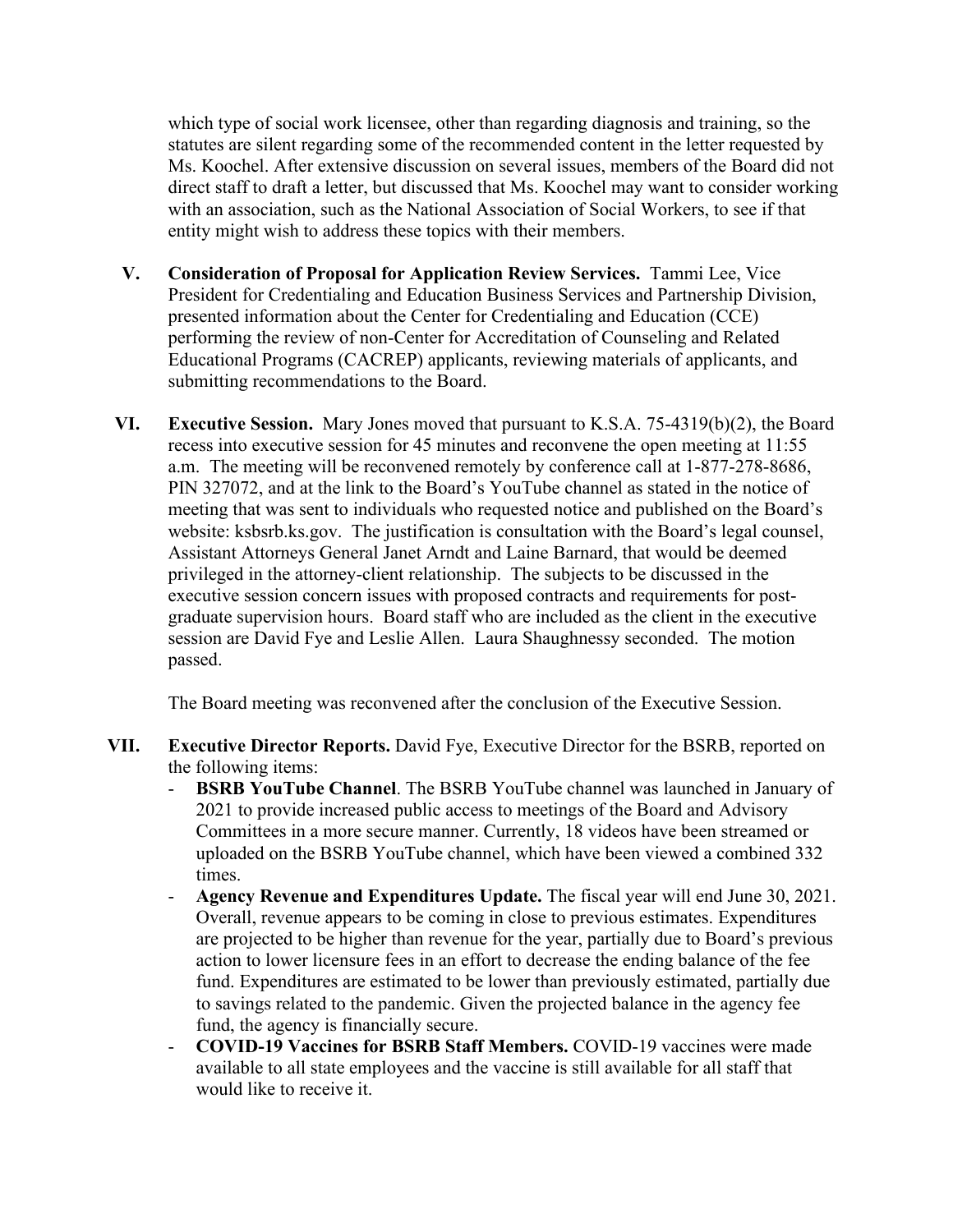- **Technology Upgrades.** Due to the age of existing equipment, we replaced three computers in the office with new laptops and docking stations. Additionally, work cell phones were purchased for the Executive Director and Assistant Director, and staff members now have the ability to call applicants while working from home through their computers using Jabber Technology.
- Legislative Updates.
	- o **BSRB Budget.** The agency's budget was approved by the Legislature for FY 2021, FY 2022 and FY 2023.
	- o **HB 2066 – New Licensing Specialist Position.** In accordance with the passage of HB 2066, the Legislature increased the agency's expenditure authority to allow for the hire of a half-time staff member in FY 2022 to assist with reviewing licensure applications. While the agency requested this expenditure authority and position going forward after FY 2022, the Omnibus appropriations bill did not include the expenditure authority or the part-time position for FY 2023, so the agency will need to request this funding and position as a supplemental request for FY 2023 when the revised budget estimate is submitted in mid-September.
- **Regional and National Meetings and Speaking Engagements.** The Executive Director noted, in an effort to become more educated on state and national issues affecting the professions regulated by the BSRB, he has been attending as many regional and national meetings from professional associations as his schedule will allow. He noted his attendance at meetings on March 17, March 25, March 26, April 9 and 10, April 15, April 22, April 23, April 30, and May 1. The Executive Director took part in speaking engagements on March 9, April 20, and April 28. More information on the specific meetings and events is included in the official Executive Director's report in the Board meeting packet.
- **Multi-State Compacts.** The Executive Director noted he has become aware of a proposed multi-state compact for professional counselors which was reviewed at a recent Professional Counselor Advisory Committee meeting. Also, on May 20, a kickoff meeting has been scheduled to begin the work on a compact for social work, which the Executive Director has registered to attend.
- **Training for New Board Members.** The Association of Social Work Boards (ASWB) is offering training for new Board members on June 10 and 11.
- **Off-Site Board Planning Meeting.** The annual off-site Board meeting is scheduled to take place on September 26 and 27, 2021, in Olathe, KS. Rooms have been blocked and confirmations will be made closer to the date of the meetings.
- **VIII. Staff Reports.** None.
	- **IX. New Business.**
		- **Governor's Executive Order 21-22 Concerning Expiration of Occupational Licenses.** The Executive Director stated that during the pandemic, a state of emergency was declared and the Governor issued a series of executive orders which required regulatory boards to delay enforcement of expiration of professional licenses which has expired during the pandemic. After the most recent extension was put into place, the Governor issued an executive order providing more flexibility for agencies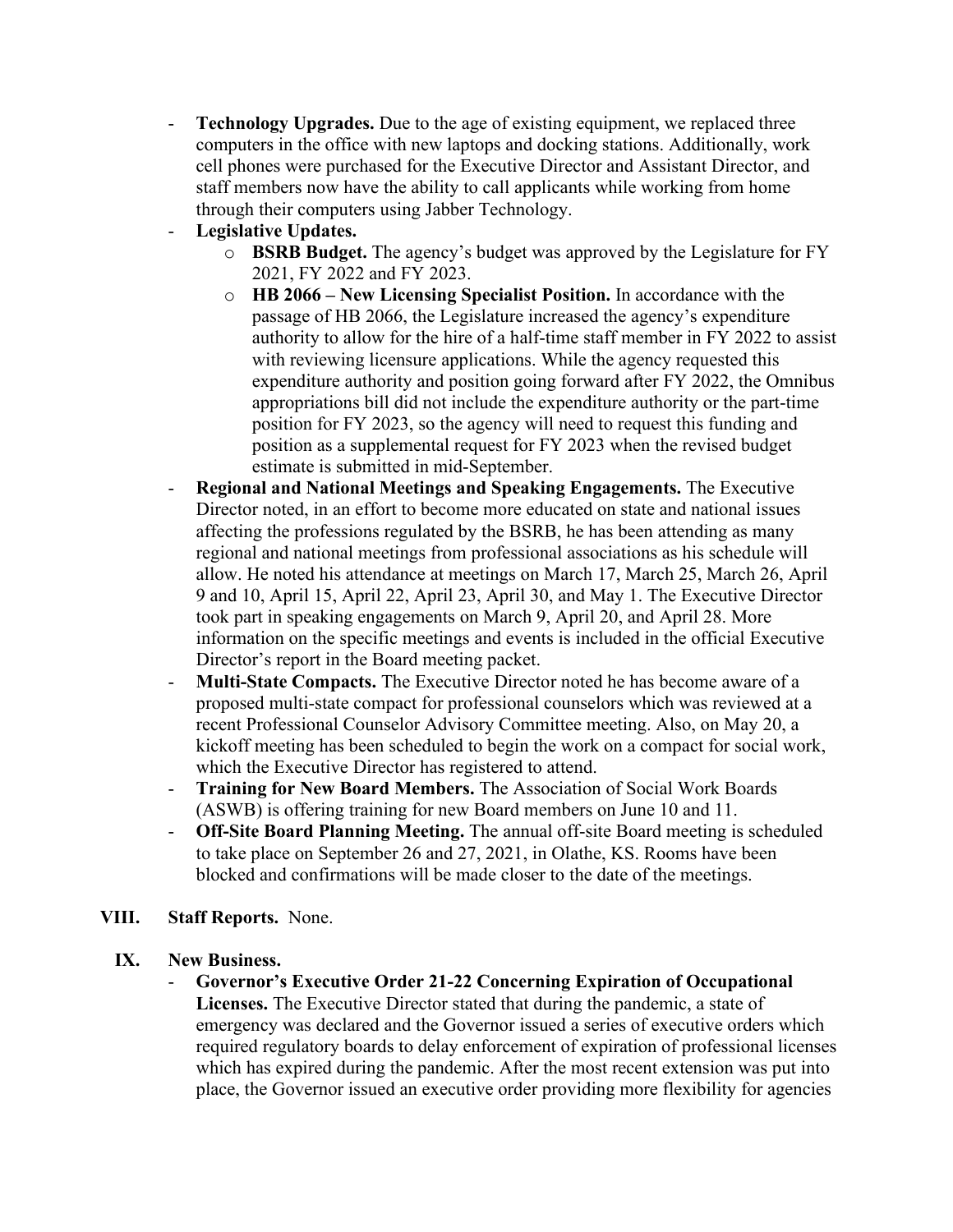to begin enforcing the expiration of these licenses, if 15-day notice is provided. The extension of the state of emergency is set to expire May 28, 2021. The Executive Director stated that while delaying the enforcement of expired licenses was helpful for licensees during the early stages of the pandemic, he has heard that other regulatory agencies are requesting authority to return to enforcing expired licenses. He noted that licensees have experienced confusion in knowing when they need to renew their licenses, when to obtain continuing education hours, and there is value in consistent collection of revenue to ensure the agency can fulfill its' statutory duties. The Executive Director asked if the Board would like to return to enforcing expiration of licenses after May 28 and if the Board could clarify that this would continue even if the disaster was extended past that date. Ric Steele moved that pursuant to Executive Order 20-22, the Board instructs BSRB staff to notify licensees whose licenses expired during the pandemic that their licenses would be officially expired after May 28, 2021 and they would remain expired even if the disaster was extended past May 28, 2021. Mary Jones seconded. The motion passed.

- **Person-to-Person Supervision Attestation During the Pandemic.** Mary Jones motioned that the Board direct staff at BSRB to change the attestation under the new requirements in accordance with HB 2208 for all applications on or after May 6, 2021. David Anderson seconded. The motion passed.
- **Temporary Regulations in Accordance with HB 2208.** Mary Jones motioned that the Board direct staff to begin the process of working on temporary regulations in consideration of HB 2208 for all necessary changes on or after May 6, 2021. David Anderson seconded. The motion passed.
- **Consideration of Continuing Education Requirements in Diversity, Equity and Inclusion.** The Executive Director noted that this topic has been discussed by several of the professions at national association meetings. Several states are considering statutory changes to include a certain number of continuing education hours in diversity, equity, and inclusion. Several advisory committee chairs indicated their advisory committees discussed this topic and noted support for making changes in this area. The Executive Director noted a change to continuing education would require statutory changes so the earliest this change could take place would be following the next legislative session if this is something they plan to include in continuing education requirements. Advisory committees were asked to continue discussion on this topic and the Board members noted plans to discuss this topic further at the off-site Board meeting in September.
- **Review and Consideration of Continuation of Licensing Database Agreement.** Mary Jones moved to direct the Executive Director to work on the terms of the agreement and to grant authority for the Executive Director to execute the agreement on behalf of the Board. Leslie Sewester seconded. The motion passed.
- **Consideration of Contract with Licensing Review Company.** The Chair asked if the Board wished to consider discussion on potentially contracting with a company for the review of certain licensure applications. Jan Arndt, Assistant Attorney General, noted the Board may be able to move forward with the review of some applications in a closed session under the Kansas Administrative Procedures Act (KAPA). Leslie Sewester moved to amend the agenda to add a discussion item of consideration of further contract negotiations with a company to perform reviews of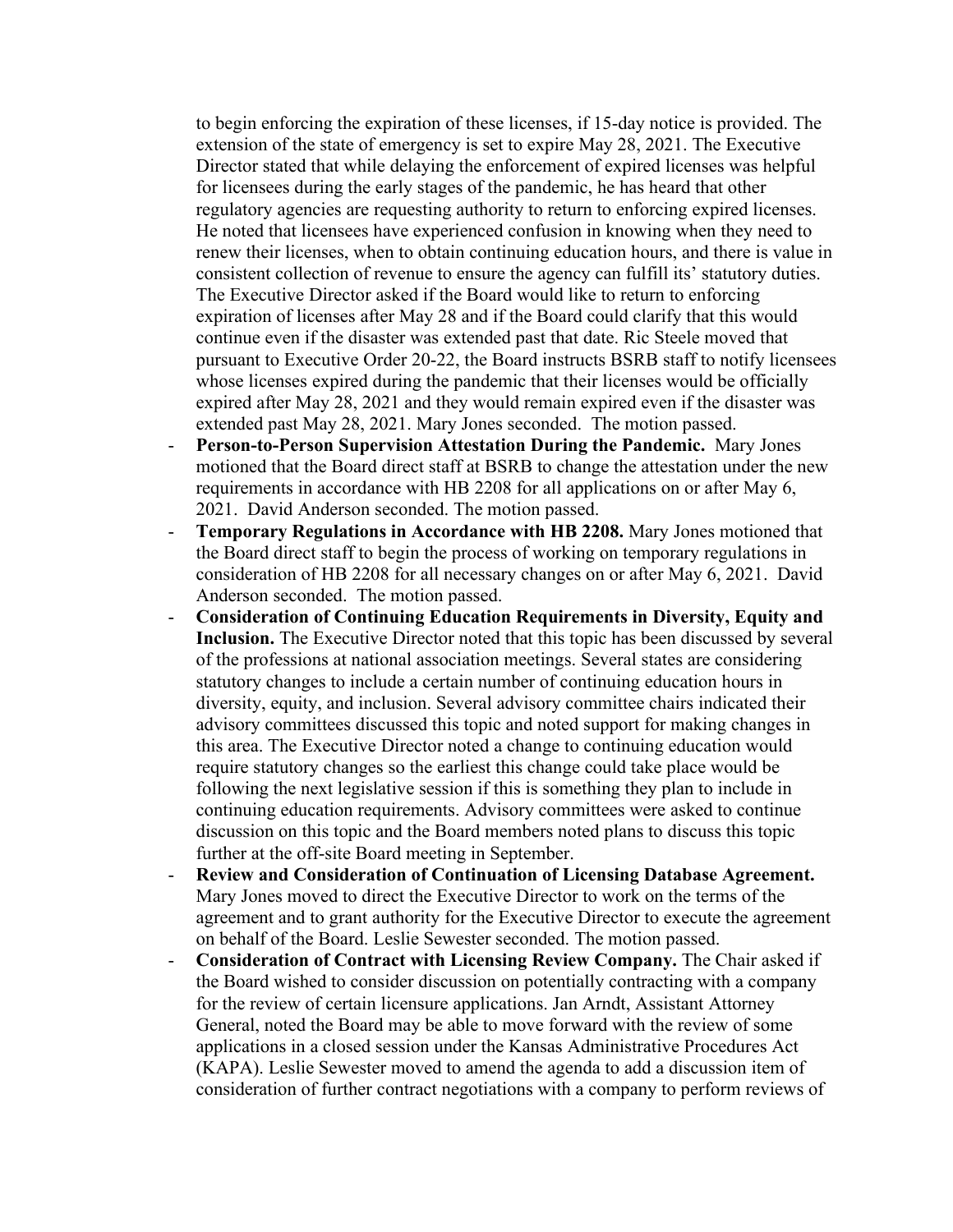certain licensure applications. Mary Jones seconded the motion. The motion passed and the agenda was amended. The Chair asked if the Board wished to consider possible action regarding an agreement with the company which provided information to the Board on application review services. Board members discussed whether the method described by the company would be sufficient for the Board's consideration of applicants. The contract currently being reviewed would be limited to professional counselor licensees. Leslie Sewester moved to direct BSRB staff to move forward with contract negotiations to attempt to reach an agreement in consultation with legal counsel for the Board. Mary Jones seconded the motion. The motion passed.

# **X. Old Business.**

- **Records of Deceased Practitioners.** The Executive Director noted that the statutes and regulations of the BSRB do not include language mandating that solo practitioners have a plan in place for who would become custodian of their records should a solo practitioner pass away unexpectedly. Chairs of several of the advisory committees noted that their advisory committees had discussed this topic, including the benefit of asking practitioners to identify who would assume responsibility for their records, should they pass away unexpectedly and there is not a facility or other entity who would maintain their records. Board members discussed that several advisory committees planned to continue discussion on this topic at their upcoming meetings and it was also noted that this subject could be a topic for discussion at the September off-site Board meeting in Olathe.
- **Consideration of Changes to "In Residence."** The Executive Director noted the Board has received questions from individuals asking if the Board would consider making changes to statutes and regulations on residence requirements relating to educational qualifications for the professions under the BSRB. The Executive referenced past Board direction to request feedback from representatives from Kansas colleges and universities on the topic of whether changes should be made on the topic of residence requirements. The Executive Director referenced a packet of material included Board meeting materials, which included feedback from several individuals at colleges and universities. The Chair noted that Board members should review this information and this subject would be a good discussion topic for the off-site Board meeting in Olathe in September.

#### - **Review of Legislation and Considerations for Implementation.**

a. **HB 2208 General Provisions** – The Executive Director noted HB 2208 was originally requested by the BSRB and the final version of the bill included 5 or 6 other bills amended into it. In conference committee, the implementation date was changed to be upon publication of the Kansas Register, and the bill was published in the Kansas Register on May 6, 2021. The bill changes the statutes, but regulations will need to be modified. The Executive Director received confirmation from the Board that, consistent with the direction of the Board when similar changes were made to the social work profession following the 2019 Legislative session, approved training plans will not need to be modified in response to the reduction in hours in HB 2208. Staff of the BSRB were directed to send an email to licensees and post a message to the Board's website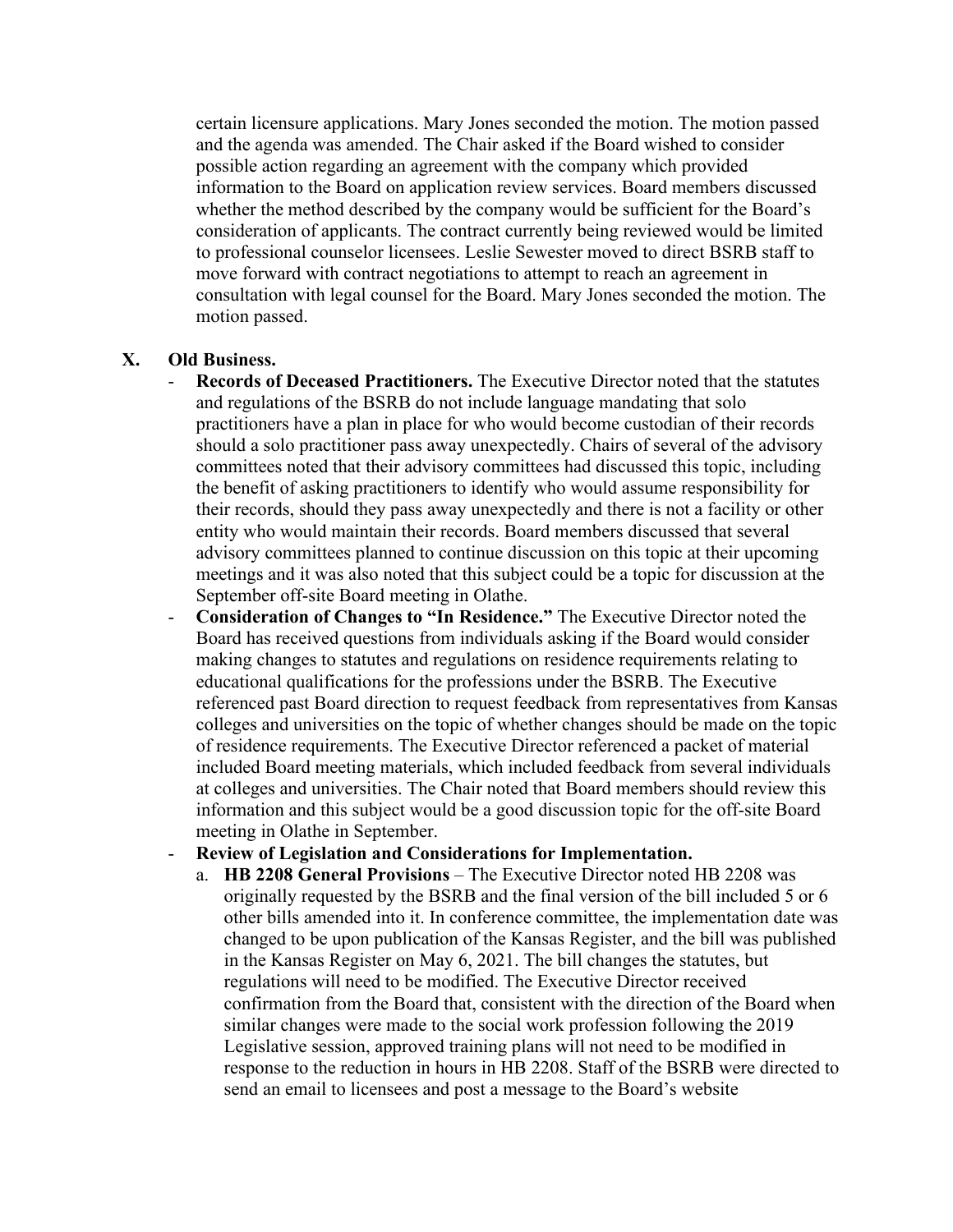summarizing the provisions in HB 2208 and explaining how implementation of HB 2208 will affect licensees and individuals seeking licensure.

- b. **HB 2208 Out-of-State Temporary Permits** The Executive Director summarized the changes made to out-of-state temporary permits including in HB 2208. The Executive Director asked the Board, given the significant changes between the previous approval process and the new terms for these permits, whether individuals with an existing permit would automatically qualify for the additional days under the new out-of-state temporary permit. The Board discussed that the approval process and terms of the out-of-state temporary permits had changed so significantly, that individuals currently authorized for an out-of-state temporary permit would practice under the original terms through the end of the year, but if those individuals wished to practice under the new terms, and receive the new benefits under HB 2208, those individuals would need to submit materials to meet the new qualifications and pay the new fee for the permit.
- c. **HB 2208 Extenuating Circumstance.** The Executive Director noted that HB 2208 authorized the BSRB to waive the face-to-face supervision requirement "upon a finding of extenuating circumstances." It was noted that a definition of extenuating circumstances already exists in the application regulations, but clarity was sought from the Board whether that definition should apply to the licensure regulations. The Board discussed that extenuating circumstances could be determined prior to needing to waive the face-to-face requirement or later if extenuating circumstances existed due to an emergency and therefore had not been pre-approved. The Board delegated to the Executive Director the authority to determine what would qualify as an extenuating circumstance. The Board directed the Assistant Director to draft language on the definition of extenuating circumstances for this context for consideration at the next Board meeting.
- d. **HB 2066** The Executive Director noted HB 2066 concerns expedited licensure of military servicemembers, military spouses, and other select individuals. The bill is effective upon publication in the statute book, which is anticipated to be in July. The Executive Director noted he is working with representatives from the Board of Healing Arts to ensure that the requested data in the bill will be tracked and noted that more information on HB 2066 will be brought to the Board at the next meeting.
- e. **SB 170 (Previously HB 2209)** The Executive Director provided an update on SB 170, which includes a multi-state compact for licensed psychologists known as PSYPACT. The bill passed the Legislature with an effective date of January 1, 2022. The bill is currently awaiting action by the Governor. The Executive Director referenced a question previously asked of BSRB staff, seeking the average amount of BSRB staff time to investigate and handle a complaint against a licensed psychologist. Upon examination of recent complaints, investigatory staff of the BSRB reported an average complaint against a licensed psychologist takes about 9 hours to investigate.
- **XI. Complaint Review Committee Report.** The Complaint Review Committee met in April. Bruce Nystrom, Chair of the Complaint Review Committee (CRC), provided a brief report on the number of Reports of Alleged Violations (RAVs).